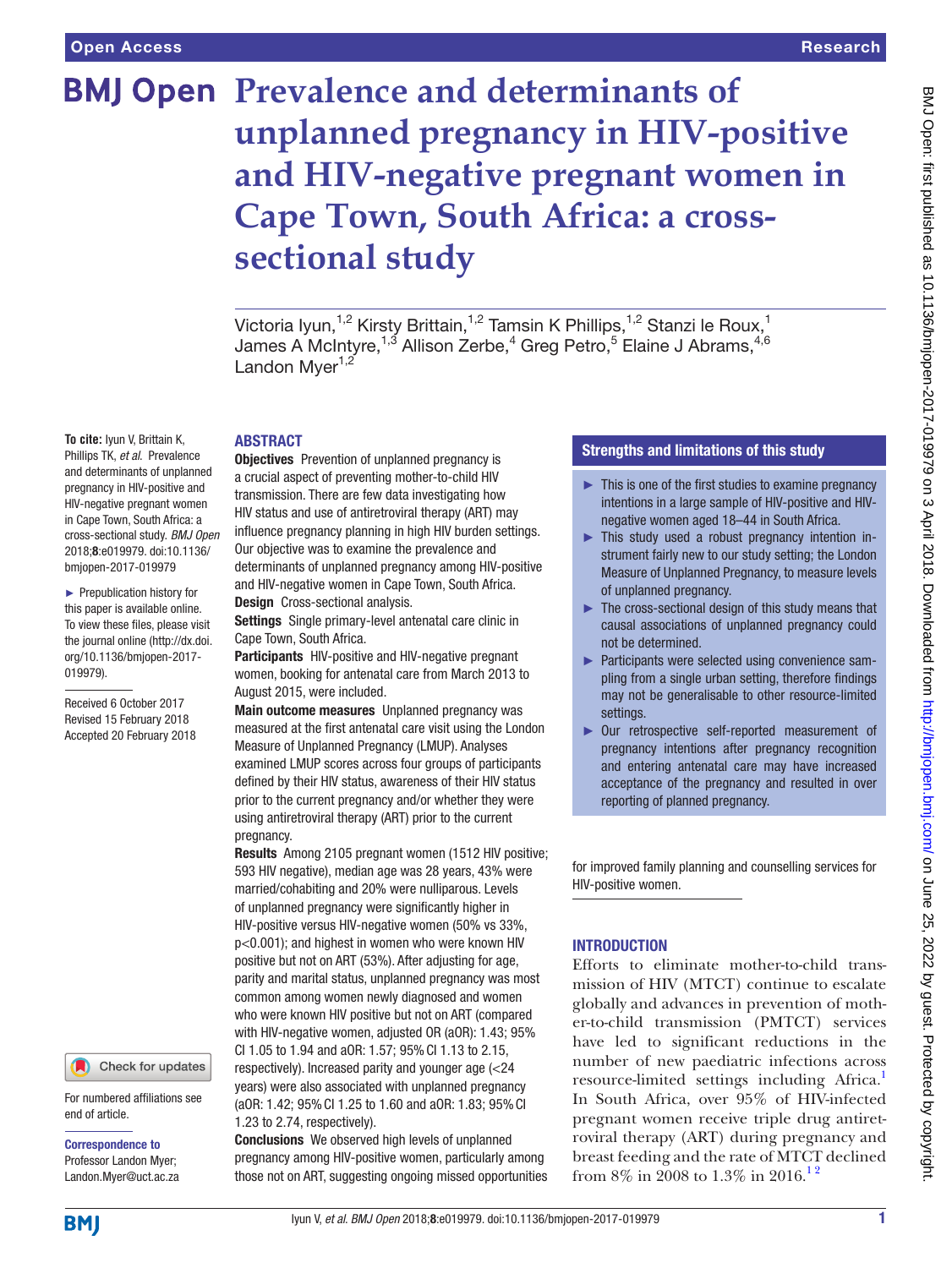South Africa has the highest number of individuals living with HIV worldwide with up to 18.8% prevalence among women of childbearing  $age.^3$  $age.^3$  HIV prevalence is particularly high among pregnant women, with almost 30% of those seeking antenatal care (ANC) testing HIV positive nationally.<sup>[4](#page-8-2)</sup> Despite the substantial efforts of national PMTCT programmes in high-burden countries, new paediatric infections remain a major public health concern.[2 5](#page-8-3)

Even where ART is widely available to pregnant and breastfeeding women, the timing and planning of a pregnancy may be important determinants of MTCT.<sup>6</sup> <sup>7</sup> Unplanned pregnancies predict maternal health behaviours during pregnancy and in the postpartum period, including late presentation for ANC, reduced ART adherence and suboptimal breastfeeding practices.[7–10](#page-8-5) Preventing unplanned pregnancies among HIV-positive women through addressing the unmet need for family planning is a relatively low-cost, effective method for preventing new paediatric HIV infections.<sup>11-13</sup> Contraceptive use is high in South Africa with an estimated 65% of sexually active women using at least one method and studies have shown an association between contraception and pregnancy intentions. $^{14}$  15 Modern contraceptive methods are freely available at public sector healthcare facilities in South Africa with short-acting methods—primarily injectable contraceptives being the most commonly used by sexually active women in South Africa.<sup>16</sup>

An estimated 40% of all pregnancies worldwide and 35% of pregnancies in Africa are unplanned.<sup>[17](#page-9-1)</sup> In comparison, 35%–65% of pregnancies among HIV-positive women across sub-Saharan Africa may be unplanned,<sup>18-21</sup> with up to two-thirds of HIV-positive women reporting unplanned pregnancies in South Africa.[14 22](#page-8-7) However, the current evidence for the association between HIV status, ART use and unplanned pregnancy remains inconsistent.<sup>23</sup> While some previous studies documented higher levels of unplanned pregnancies among HIV-positive compared with HIV-negative women, $^{20}$  others found no association between HIV status and unplanned pregnancy.<sup>[24](#page-9-5)</sup>

Women who are not aware of their HIV status prior to conception may be more likely to have an unplanned pregnancy. Findings from a recent study in Botswana demonstrated an almost twofold increase in the likelihood of unplanned pregnancy among women unaware of their HIV-positive serostatus prior to conception compared with those who were aware.<sup>19</sup> In contrast, there is also some evidence to suggest that pregnancy incidence is significantly higher for women after ART initiation compared with those not on ART, and approximately 60% of HIV-positive women on ART experience an unplanned pregnancy.[18 22 25](#page-9-2) There are few robust data on pregnancy planning among HIV-positive women initiating ART in the current era of PMTCT. In this context, there is a clear need for further insights into pregnancy planning and associated factors among HIV-positive women in high HIV burden settings. To address this, we examined the

prevalence and determinants of unplanned pregnancy among HIV-positive and HIV-negative women in Cape Town, South Africa.

#### **METHODS**

## Study setting and design

This cross-sectional analysis used data obtained from the enrolment visit of the Maternal-Child Health Antiretroviral Therapy (MCH-ART) study, a multicomponent implementation science study investigating optimal strategies for delivering ART services to HIV-positive pregnant and postpartum women (ClinicalTrials.gov NCT01933477). The study took place in the community of Gugulethu, a historically disadvantaged community with a high burden of HIV. The MCH-ART study methods have been described in detail previously.<sup>26</sup> Briefly, 1554 HIV-positive pregnant women above 18 years of age were consecutively enrolled at their first ANC visit. In addition, this analysis used data from a parallel substudy to MCH-ART, the HIV-unexposed, uninfected (HU2) study which enrolled 612 HIV-negative women attending their first ANC visit, to provide a comparison group.<sup>[26](#page-9-7)</sup> For this analysis we restricted the sample to 1512 HIV-positive women and 593 HIV-negative women who had complete data on pregnancy planning.

#### Data collection

Following enrolment at their first ANC visit, all participants completed a structured interviewer-administered questionnaire in their language of choice—isiXhosa or English. Information collected included basic sociodemographic characteristics, medical history, pregnancy intentions and contraceptive use. All measures were translated into isiXhosa, and back-translated into English by a second translator, to ensure accuracy.

Contraceptive use was defined as any contraceptive method used in the 12 months prior to pregnancy recognition. A categorical variable was created for socioeconomic status (SES) based on employment status, years of education, housing type and number of amenities in the household, and was categorised into quartiles.<sup>27</sup> Pregnancy intentions were assessed using a validated 6-item questionnaire, the London Measure of Unplanned Pregnancy (LMUP). This instrument asked women to report the circumstances of their most recent pregnancy, with each item in the tool scored 0, 1 or 2 according to published scoring guidelines.<sup>[28](#page-9-9)</sup> Womens' scores were summed across all six items, resulting in a total score from 0 to 12 with each point increase representing an increase in pregnancy intention. Total LMUP scores were divided into categories of pregnancy intentions: unplanned  $(0-3)$ , ambivalent  $(4-9)$  and planned  $(10-12)$ , based on the scoring used in the original development of the scale.<sup>[28](#page-9-9)</sup> A separate single-item, three-level response question (current pregnancy intended: yes, no, unsure) was used to examine the performance of the LMUP.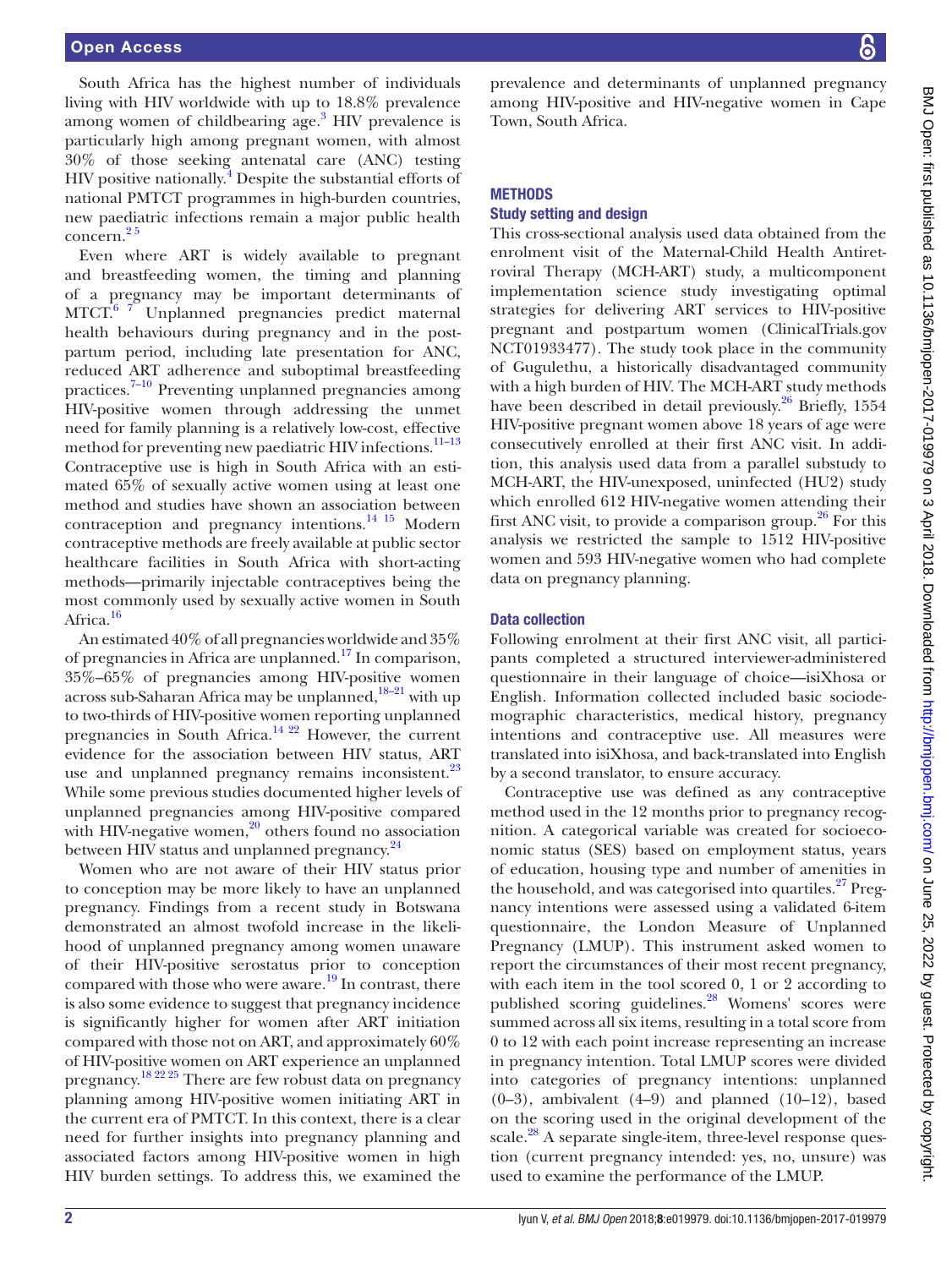#### Statistical analysis

Statistical analyses were performed using STATA V.12.0 (StataCorp, College Station, Texas, USA). In this analysis, participants were categorised into four groups based on routine public sector HIV testing at entry into ANC, and self-reported ART use: (1) known HIV positive and established on ART; (2) known HIV positive but not on ART; (3) newly diagnosed HIV positive during the current pregnancy; and (4) HIV negative, used as the reference category. Sociodemographic characteristics at enrolment were compared across these four groups. Cronbach's  $\alpha$  was used to assess the reliability of the isiXhosa translated LMUP in this context, and bivariate analysis using a  $\chi^2$  test compared the isiXhosa LMUP with the single three-level response question. Associations between characteristics at enrolment and unplanned pregnancy were explored using  $\chi^2$  and Fisher's exact tests for categorical variables, and Wilcoxon rank-sum tests for continuous variables. A multivariable log-binomial regression model was built to examine independent predictors of unplanned pregnancy, with maternal age and SES considered as a priori confounders. Model fit was explored using Akaike's information criterion and a priori hypothesis about confounders namely age and SES. For the log-binomial regression analysis, LMUP scores were dichotomised into unplanned/ambivalent (LMUP score 0–9) versus planned pregnancy (LMUP score 10–12).

#### **RESULTS**

A total of 2105 women (1512 HIV positive and 593 HIV negative), enrolled between March 2013 and August 2015, were included in this analysis. The median age of participants was 28 (IQR 24–33) years, 29% had completed high school, 61% were unemployed and 43% were married or cohabiting. Across all groups, 20% were nulliparous ([table](#page-3-0) 1). Among the overall group of HIV-positive women, 37% were on ART at entry into ANC, 29% were not on ART but previously diagnosed with HIV and 34% were newly diagnosed. Compared with HIV-negative women, HIV-positive women were slightly older, less likely to be employed and more likely to live in informal housing. Among the HIV-infected women, those who were newly diagnosed were more likely to be younger, have completed high school and less likely to be married/cohabiting.

Overall, 69% of women reported using at least one contraceptive method in the 12 months prior to pregnancy recognition. HIV-positive women on ART and HIV-negative women were more likely to report using a contraceptive method than those who were HIV positive not on ART or newly diagnosed (74% and 74% vs 65% and  $63\%$ ,  $p<0.001$ ). Injectable hormonal contraceptives were the most common contraceptive methods used by both HIV-positive and HIV-negative women, followed by condom use; hormonal injections were more commonly reported by HIV-negative women.

The LMUP performed well (Cronbach's  $\alpha$ : 0.84), with similar levels of internal consistency across HIV status. The LMUP performed well in comparison to the  $\chi^2$  test assessing the single-item three-level response question on pregnancy intention: 99% of women who had an unplanned pregnancy based on LMUP score also reported unplanned pregnancies based on the three-level response question; 91% of women classified as having a planned pregnancy by the LMUP score responded similarly to the three-level response question (p<0.001; [table](#page-4-0) 2). Item-rest correlations were  $\geq 0.7$ for all items of the LMUP.

The median LMUP score in the total sample was 4 (IQR 3–10; [figure](#page-4-1) 1). Nearly half (46%) of all pregnancies were unplanned (LMUP score: 0–3); 29% of women had ambivalent pregnancy intentions (LMUP score: 4–9); and 25% had a planned pregnancy (LMUP score: 10–12). Compared with HIV-positive women, fewer HIV-negative women experienced an unplanned pregnancy  $(33\% \text{ vs } 50\%, \text{ p<0.001})$ . Across the four comparison groups, the highest level of unplanned pregnancy was observed in women who were HIV positive not on ART while HIV-negative women were the least likely to report an unplanned pregnancy (54% vs 33%, p<0.001; [figure](#page-5-0) 2).

Women with planned pregnancies were older and more likely to be married/cohabiting. Among those with an unplanned pregnancy, 75% (721/959) reported using at least one contraceptive method in the year prior to pregnancy recognition, compared with 58% (257/539) of those reporting a planned pregnancy. Women who had discussed family planning with their partner in the past year, and HIV-positive women who had disclosed their HIV status to their male partner, were less likely to have an unplanned pregnancy [\(table](#page-6-0) 3).

In a multivariable log-binomial regression model adjusted for age, parity, relationship status and SES, unplanned pregnancy was associated with HIV-ART status. Compared with HIV-negative women, HIV-positive women not receiving ART were most likely to have an unplanned pregnancy (adjusted OR (aOR): 1.57; 95% CI 1.13 to 2.15), followed by women newly diagnosed with HIV (aOR: 1.43; 95% CI 1.05 to 1.94). There were no apparent differences in unplanned pregnancy between HIV-negative and HIV-positive women established on ART. Unplanned pregnancy was also associated with increasing parity (aOR 1.42; 95% CI 1.25 to 1.60) and younger age (compared with 35–44 years of age: 18–24 years, aOR 1.83; 95% CI 1.23 to 2.74; 25–34 years, aOR 1.29; 95% CI 0.95 to 1.75) ([table](#page-7-0) 4). Recent contraceptive use and marital status (married/cohabiting) reduced the odds of unplanned pregnancy.

Including individual proxy measures of SES (employment, education and home type) in the adjusted model did not change our main findings. The aOR of an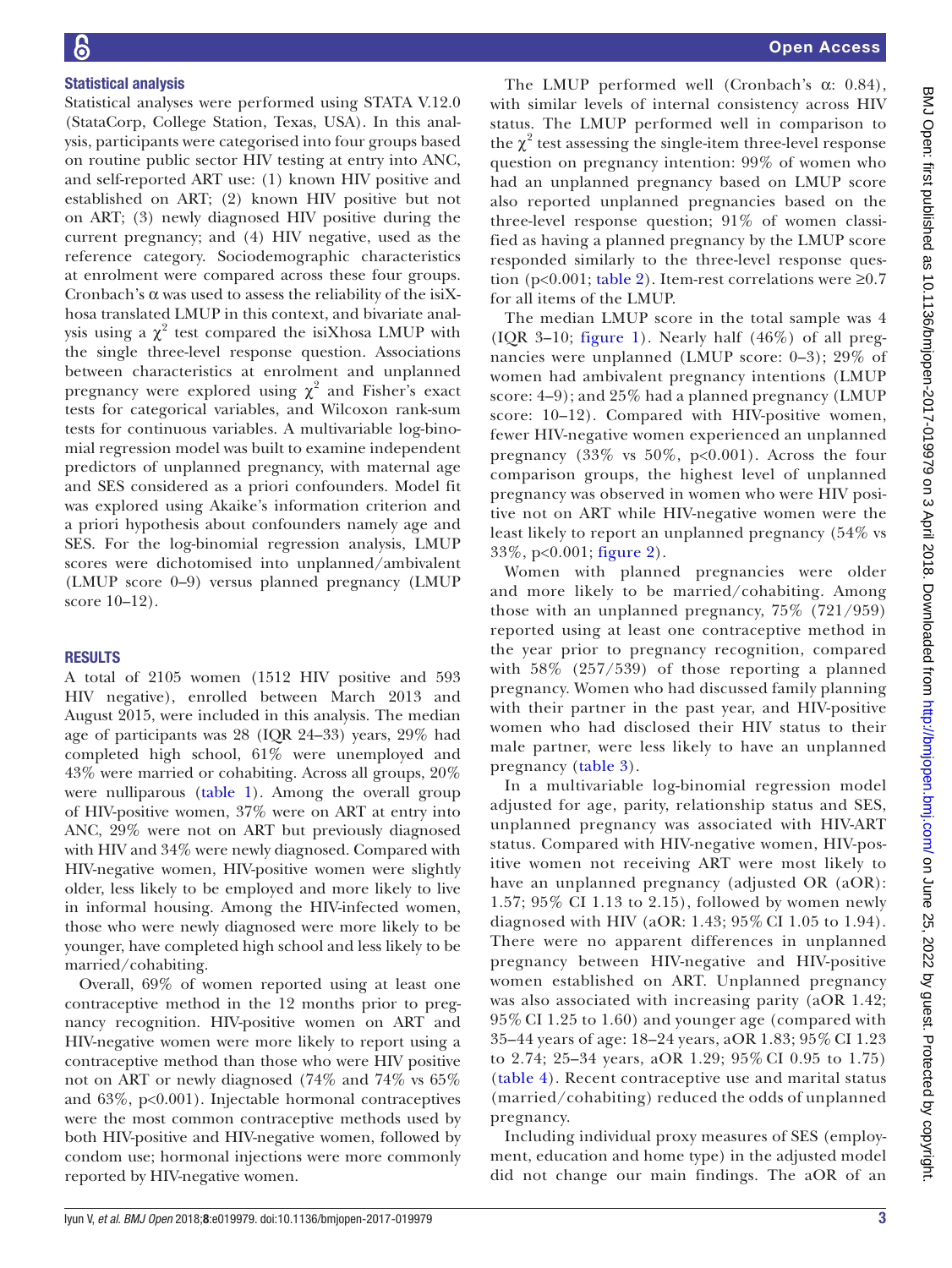<span id="page-3-0"></span>

| Demographic characteristics of women booking for antenatal care stratified by HIV status and antiretroviral treatment<br><b>Table 1</b> |                     |                                   |                                       |                                        |                                  |              |  |
|-----------------------------------------------------------------------------------------------------------------------------------------|---------------------|-----------------------------------|---------------------------------------|----------------------------------------|----------------------------------|--------------|--|
| <b>Womens' characteristics</b>                                                                                                          | Total<br>$(n=2105)$ | Known HIV+<br>on ART<br>$(n=556)$ | Known HIV+<br>not on ART<br>$(n=444)$ | <b>Newly</b><br>diagnosed<br>$(n=512)$ | <b>HIV negative</b><br>$(n=593)$ | P<br>values* |  |
| Age (years)                                                                                                                             | $28(24-33)$         | $31(28-34)$                       | 29 (26-32)                            | 26 (22-30)                             | $27(23 - 32)$                    |              |  |
| Age category                                                                                                                            |                     |                                   |                                       |                                        |                                  |              |  |
| $18 - 24$                                                                                                                               | 532 (25)            | 51(9)                             | 77(17)                                | 187 (37)                               | 217 (37)                         | < 0.001      |  |
| $25 - 34$                                                                                                                               | 1235 (59)           | 368 (66)                          | 307 (69)                              | 276 (54)                               | 284 (48)                         |              |  |
| $35 - 44$                                                                                                                               | 338 (16)            | 137 (25)                          | 60 (14)                               | 49 (9)                                 | 92(15)                           |              |  |
| Parity                                                                                                                                  | $1(1-2)$            | $2(1-2)$                          | $2(1-2)$                              | $1(0-2)$                               | $1(0-2)$                         | < 0.001      |  |
| Completed high school                                                                                                                   | 601 (29)            | 109 (20)                          | 103 (23)                              | 359 (70)                               | 236 (40)                         | < 0.001      |  |
| <b>Employment status</b>                                                                                                                |                     |                                   |                                       |                                        |                                  |              |  |
| Employed                                                                                                                                | 833 (39)            | 210 (38)                          | 144 (32)                              | 200 (39)                               | 275 (46)                         | < 0.001      |  |
| Housing                                                                                                                                 |                     |                                   |                                       |                                        |                                  |              |  |
| Informal                                                                                                                                | 1100 (52)           | 318 (57)                          | 236 (53)                              | 270 (53)                               | 276 (47)                         | 0.005        |  |
| Socioeconomic status (SES)                                                                                                              |                     |                                   |                                       |                                        |                                  |              |  |
| Low                                                                                                                                     | 524 (25)            | 166 (30)                          | 132 (30)                              | 139 (27)                               | 87 (15)                          |              |  |
| Low-moderate                                                                                                                            | 469 (22)            | 134 (24)                          | 103 (23)                              | 108(21)                                | 124(21)                          |              |  |
| Moderate-high                                                                                                                           | 565 (27)            | 164 (30)                          | 116 (26)                              | 127 (25)                               | 158 (27)                         |              |  |
| High                                                                                                                                    | 541 (26)            | 92(16)                            | 93(21)                                | 138 (27)                               | 218 (37)                         |              |  |
| Married/cohabiting                                                                                                                      | 882 (43)            | 258 (47)                          | 200(47)                               | 180 (36)                               | 244(42)                          | < 0.001      |  |
| Disclosed HIV status to current<br>partner                                                                                              | 816 (55)            | 462 (84)                          | 289 (67)                              | 65 (13)                                | <b>NA</b>                        | < 0.001      |  |
| Single-item question-current<br>pregnancy                                                                                               |                     |                                   |                                       |                                        |                                  |              |  |
| Unintended                                                                                                                              | 1347 (64)           | 310 (56)                          | 291 (66)                              | 343 (67)                               | 403 (68)                         | < 0.001      |  |
| Intended                                                                                                                                | 752 (36)            | 244 (44)                          | 152 (34)                              | 167 (33)                               | 189 (32)                         |              |  |
| Unsure                                                                                                                                  | 5(0)                | 2(0)                              | 1(0)                                  | 2(0)                                   | 0(0)                             |              |  |
| Used contraceptives in the past<br>12 months                                                                                            | 1459 (69)           | 414 (74)                          | 287 (65)                              | 320 (63)                               | 438 (74)                         | < 0.001      |  |
| Contraceptive method used in the<br>past 12 months                                                                                      |                     |                                   |                                       |                                        |                                  |              |  |
| <b>None</b>                                                                                                                             | 646 (31)            | 142 (26)                          | 157 (36)                              | 192 (38)                               | 155 (26)                         | < 0.001      |  |
| Oral contraceptive                                                                                                                      | 57(3)               | 5(1)                              | 8(2)                                  | 12(3)                                  | 32(5)                            |              |  |
| Injectable                                                                                                                              | 752 (36)            | 152 (27)                          | 139(31)                               | 155 (30)                               | 306 (52)                         |              |  |
| <b>IUD</b>                                                                                                                              | 8(0)                | $\pmb{0}$                         | 2                                     | 2(0)                                   | 4(1)                             |              |  |
| Sterilisation                                                                                                                           | 1(0)                | $\pmb{0}$                         | $\pmb{0}$                             | $\overline{0}$                         | 1(0)                             |              |  |
| Condom                                                                                                                                  | 641 (30)            | 257 (46)                          | 138 (31)                              | 151 (29)                               | 95 (16)                          |              |  |
| Discussed family planning with<br>partner in the past 12 months                                                                         | 964 (49)            | 275(54)                           | 198 (49)                              | 235 (50)                               | 256 (44)                         | 0.006        |  |
|                                                                                                                                         |                     |                                   |                                       |                                        |                                  |              |  |

Values are given as number (percentage) or median (IQR).

 $*{\rm X}^{2}$  or Fisher's exact tests were used to assess bivariate associations.

ART, antiretroviral therapy; HIV+, HIV positive; IUD, intrauterine device; NA, not applicable.

unplanned pregnancy with individual proxy measures of SES (compared with HIV-negative women) was aOR 1.43; 95% CI 1.05 to 1.94 in newly diagnosed HIV-positive women, 1.56; 95% CI 1.13 to 2.15 for previously diagnosed HIV-positive women not on ART and 1.10 95% CI 0.82 to 1.47 for previously diagnosed HIV-positive women on ART. In comparison, SES was included

as a composite measure, the aOR of an unplanned pregnancy (compared with HIV-negative women) (aOR 1.43; 95% CI 1.05 to 1.94 in newly diagnosed HIV-positive women, 1.56; 95% CI 1.13 to 2.15 for previously diagnosed women not on ART and 1.10; 95% CI 0.82 to 1.47 for previously diagnosed HIV-positive women on ART).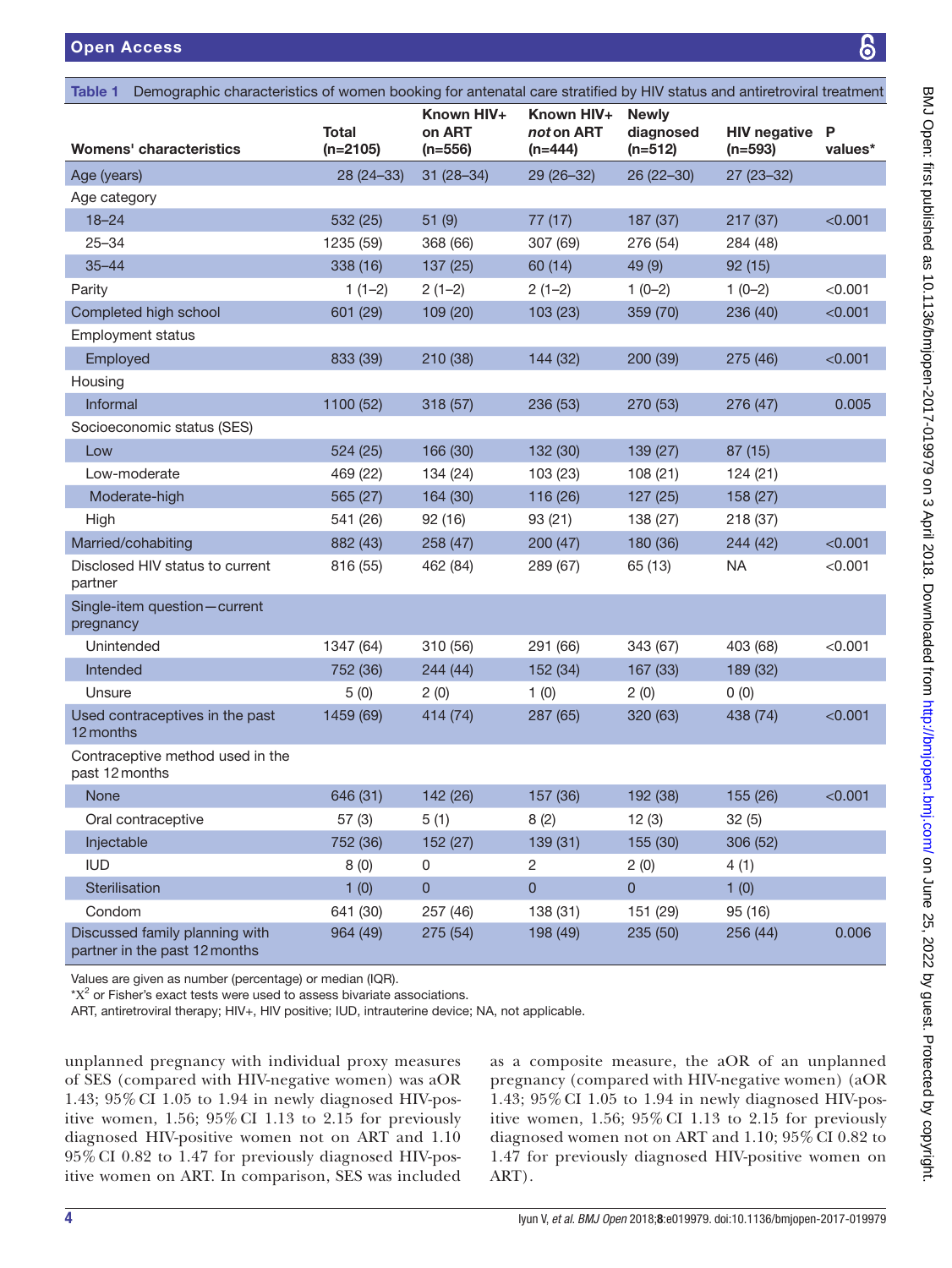|                                              | <b>London Measure of Unplanned Pregnancy</b> |                             |                                               |                             |  |  |  |
|----------------------------------------------|----------------------------------------------|-----------------------------|-----------------------------------------------|-----------------------------|--|--|--|
| Single-itemmeasure of<br>pregnancy intention | Total<br>$(n=2105)$                          | <b>Unplanned</b><br>(n=959) | <b>Ambivalent</b><br>$(n=607)$                | <b>Planned</b><br>$(n=539)$ |  |  |  |
| <b>No</b>                                    | 1347 (64)                                    | 950 (99)                    | 346 (57)                                      | 51(9)                       |  |  |  |
| Yes                                          | 752 (36)                                     | 8(1)                        | 256 (42)                                      | 488 (91)                    |  |  |  |
| Unsure                                       | 5(0)                                         | 0(0)                        | 5(1)                                          | 0(0)                        |  |  |  |
| Values are given as number (percentage).     |                                              |                             |                                               |                             |  |  |  |
|                                              |                                              |                             |                                               |                             |  |  |  |
| <b>DISCUSSION</b>                            |                                              |                             | This study is one of the first to examine pre |                             |  |  |  |

<span id="page-4-0"></span>Table 2 The London Measure of Unplanned Pregnancy (LMUP) intention scores in comparison with the single item measure

## **DISCUSS**

This study provides valuable insights into unplanned pregnancy among HIV-positive and HIV-negative women in periurban South Africa. Similar to high levels of approximately 56%–60% of unplanned pregnancy previously reported in South Africa, nearly half (46%) of all pregnancies in this study were reported as unplanned, evidence that levels of unplanned pregnancy remain unacceptably high in South Africa.<sup>14 22</sup> Of note, levels of unplanned pregnancy were considerably higher among HIV-positive compared with HIV-negative women, particularly among those HIV-positive women not on ART. Contraceptive use mirrored these results, with the lowest levels of use reported among HIV-positive women newly diagnosed or previously diagnosed but not using ART.

gnancy intentions by HIV status and ART use in South Africa. The finding that levels of unplanned pregnancy may be higher among HIV-positive compared with HIV-negative women has been previously documented in other African countries as well as in high-income countries, $^{24}$  $^{24}$  $^{24}$ but has not been previously documented in this high HIV burden setting. Although previous research across sub-Saharan Africa has demonstrated slightly higher levels of unplanned pregnancy reaching up to 62% among HIV-positive women,  $\frac{14}{19}$   $\frac{19}{21}$  the current study provides additional evidence that women who were not aware of their HIV status prior to conception and those HIV positive not on ART may be more likely to have an unplanned pregnancy.<sup>[19](#page-9-6)</sup> The lower prevalence of unplanned



<span id="page-4-1"></span>Figure 1 The distribution of the London Measure of Unplanned Pregnancy (LMUP) scores in HIV-positive and HIV-negative pregnant women booking for antenatal care, 2013–2015.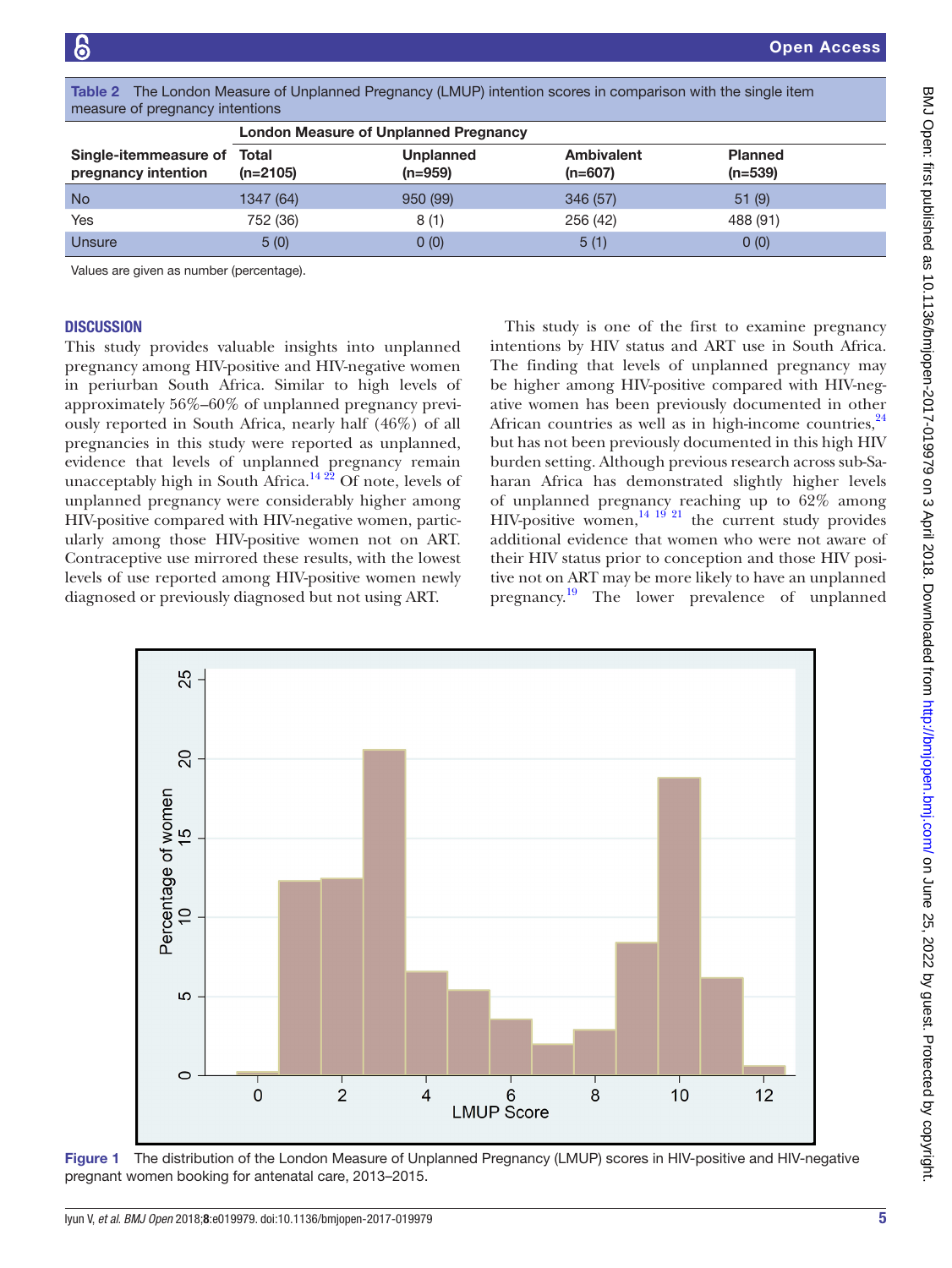

<span id="page-5-0"></span>Figure 2 The London Measure of Unplanned Pregnancy (LMUP) score categories stratified by HIV status and antiretroviral therapy (ART) use.

pregnancy observed among ART users compared with those not yet on ART could potentially be linked to the family planning services received by HIV-positive women engaged in care. However, one-third of women were only diagnosed HIV positive at their first ANC visit, highlighting possible missed opportunities for HIV diagnosis before pregnancy. Our finding that unplanned pregnancy is associated with younger age, increasing parity and contraceptive use in the year prior to conception is consistent with previous research.<sup>18 29 30</sup> One study found that HIV-positive Rwandan women with two or more children were four times more likely to have an unplanned pregnancy,<sup>18</sup> while evidence from a study in Botswana and Swaziland demonstrated that younger age (<20 years old) and low level of education (not beyond high school) were associated with an increased odds of an unplanned pregnancy.<sup>19 21</sup> Similar findings were reported from a high-income country.<sup>30</sup> Supporting our findings of high unplanned pregnancy levels despite high uptake of contraceptives, a South African study found up to 62% of HIV - positive and HIV- negative women experienced an unplanned pregnancy despite high contraceptive uptake of 89%.[14](#page-8-7)

Reported use of contraceptives prior to unplanned pregnancy was high across all groups, similar to findings from a study conducted in Swaziland, $21$  and may have resulted in women being more likely to consider their pregnancy unplanned. The high level of unplanned pregnancy despite high uptake of contraceptives in our

study population could potentially be linked to high contraceptive failure rates, incorrect use or poor adherence to short-acting methods, presenting an opportunity for improving family planning services. The high levels of unplanned pregnancy observed among newly diagnosed HIV-positive women and HIV-positive women not on ART suggest a potential difference in risk factors, specifically poorer health-seeking behaviours compared with HIV-positive women who have engaged with the healthcare facility and are on ART.<sup>[8 10 29](#page-8-8)</sup> Women on ART have also been shown to be twice as likely to use contra-ceptive methods compared with HIV-negative women.<sup>[15](#page-8-9)</sup> Even among HIV-positive women on ART in this study who routinely receive family planning services alongside HIV care services, unplanned pregnancy rate was considerably high. Levels and methods of contraceptive use differed slightly by HIV status, with use of hormonal injections more frequently reported by HIV-negative women. Similar to our findings, previous studies in Southern Africa have shown that uptake of long-acting contraceptive methods such as intrauterine devices and hormonal implants among HIV-positive women is relatively low, possibly due to low availability of these options and poorly integrated reproductive health and HIV services. $22\frac{31\frac{32}{31}}{21}$  In addition, there is a high reliance on injectable hormonal contraceptives in South Africa which may be because this method is routinely offered at no cost, after delivery in most public health sector facilities, reflecting the general contraceptive method use patterns across the country.<sup>[33](#page-9-13)</sup>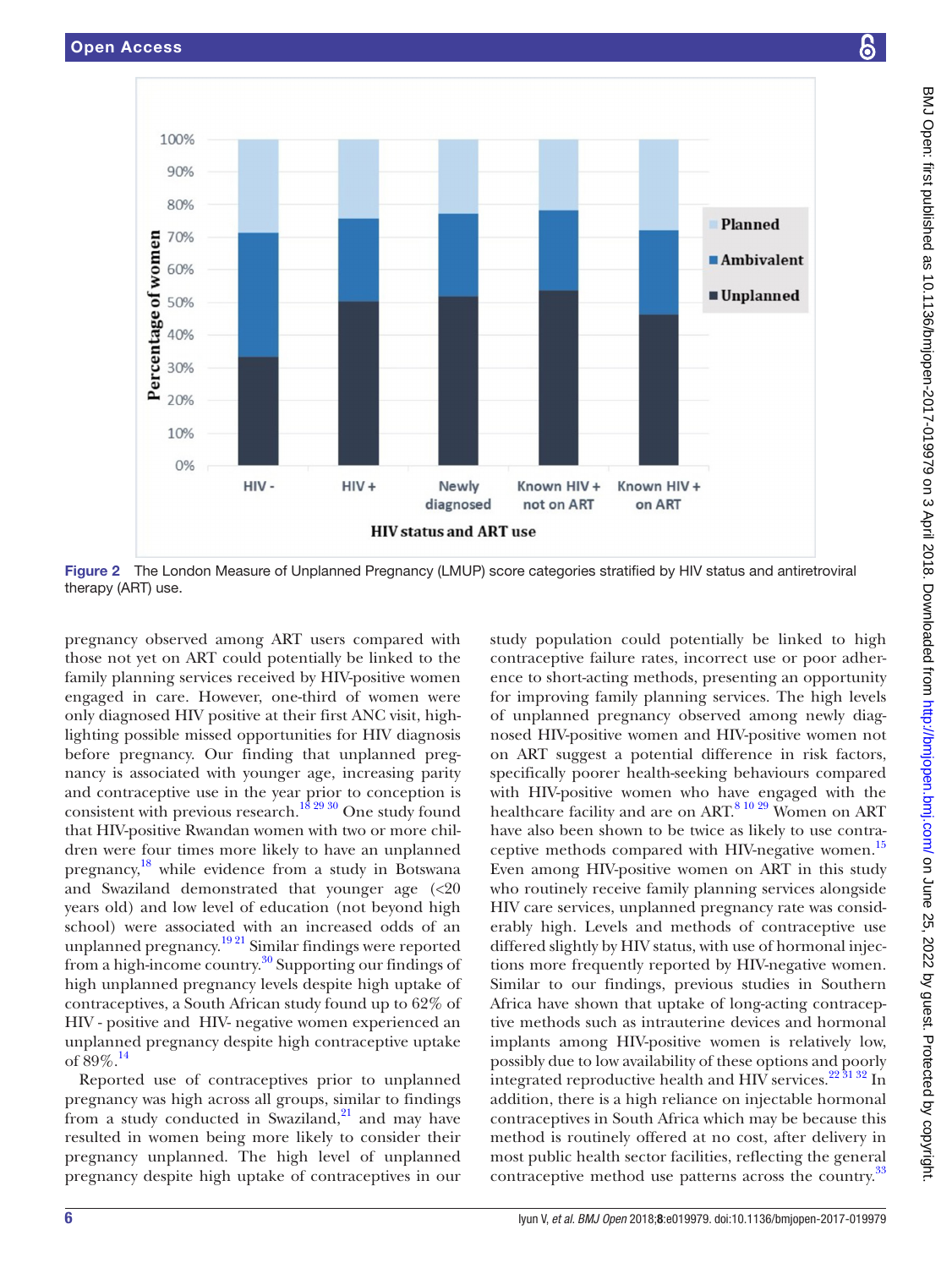<span id="page-6-0"></span>

| Table 3 Demographic characteristics of participants stratified by the London Measure of Unplanned Pregnancy (LMUP)<br>intention score categories |                            |                               |                                |                             |           |  |  |
|--------------------------------------------------------------------------------------------------------------------------------------------------|----------------------------|-------------------------------|--------------------------------|-----------------------------|-----------|--|--|
| <b>Women's characteristics</b>                                                                                                                   | <b>Total</b><br>$(n=2105)$ | <b>Unplanned</b><br>$(n=959)$ | <b>Ambivalent</b><br>$(n=607)$ | <b>Planned</b><br>$(n=539)$ | P values* |  |  |
| Age (years)                                                                                                                                      | 28 (24 - 33)               | 28 (24-32)                    | $28(25-33)$                    | $29(25-33)$                 | < 0.001   |  |  |
| Age category                                                                                                                                     |                            |                               |                                |                             |           |  |  |
| $18 - 24$                                                                                                                                        | 532 (25)                   | 274 (29)                      | 150 (25)                       | 108 (20)                    |           |  |  |
| $25 - 34$                                                                                                                                        | 1235 (59)                  | 548 (57)                      | 356 (59)                       | 331(61)                     | 0.004     |  |  |
| $35 - 44$                                                                                                                                        | 338 (16)                   | 137(14)                       | 101(17)                        | 100(19)                     |           |  |  |
| Parity                                                                                                                                           | $1(1-2)$                   | $1(1-2)$                      | $1(1-2)$                       | $1(1-2)$                    | < 0.001   |  |  |
| Completed high school                                                                                                                            |                            |                               |                                |                             |           |  |  |
| Yes                                                                                                                                              | 601 (29)                   | 236 (25)                      | 205 (34)                       | 160 (30)                    | < 0.001   |  |  |
| Level of education                                                                                                                               |                            |                               |                                |                             |           |  |  |
| Primary                                                                                                                                          | 73 (3)                     | 38(4)                         | 16(3)                          | 19(3)                       |           |  |  |
| Secondary                                                                                                                                        | 1973 (94)                  | 889 (93)                      | 574 (94)                       | 510 (95)                    | 0.309     |  |  |
| Tertiary                                                                                                                                         | 59(3)                      | 32(3)                         | 17(3)                          | 10(2)                       |           |  |  |
| <b>Employment status</b>                                                                                                                         |                            |                               |                                |                             |           |  |  |
| Employed                                                                                                                                         | 833 (39)                   | 352 (37)                      | 265 (44)                       | 212 (39)                    | 0.022     |  |  |
| Housing                                                                                                                                          |                            |                               |                                |                             |           |  |  |
| Informal                                                                                                                                         | 1100 (52)                  | 476 (50)                      | 307(51)                        | 317 (59)                    | 0.002     |  |  |
| Socioeconomic status                                                                                                                             |                            |                               |                                |                             |           |  |  |
| Low                                                                                                                                              | 524 (25)                   | 274 (29)                      | 118 (19)                       | 132 (25)                    |           |  |  |
| Low-moderate                                                                                                                                     | 469 (22)                   | 195 (20)                      | 143 (24)                       | 131 (24)                    | 0.004     |  |  |
| Moderate-high                                                                                                                                    | 565 (27)                   | 251 (26)                      | 167 (28)                       | 147 (27)                    |           |  |  |
| High                                                                                                                                             | 541 (26)                   | 238 (25)                      | 175 (29)                       | 128 (24)                    |           |  |  |
| Married/cohabiting                                                                                                                               |                            |                               |                                |                             |           |  |  |
| <b>Yes</b>                                                                                                                                       | 882 (43)                   | 273 (30)                      | 242 (40)                       | 367 (69)                    | < 0.001   |  |  |
| Disclosed HIV status to current partner<br>(HIV+ women)                                                                                          | 816 (55)                   | 367 (50)                      | 214 (56)                       | 235 (64)                    | < 0.001   |  |  |
| Intention of current pregnancy                                                                                                                   |                            |                               |                                |                             |           |  |  |
| Unintended                                                                                                                                       | 1347 (64)                  | 950 (99)                      | 346 (57)                       | 51(9)                       |           |  |  |
| Intended                                                                                                                                         | 752 (36)                   | 8(1)                          | 256 (42)                       | 488 (91)                    | < 0.001   |  |  |
| Unsure                                                                                                                                           | 5(0)                       | 0(0)                          | 5(1)                           | 0(0)                        |           |  |  |
| Used contraceptive in the past 12 months                                                                                                         | 1459 (69)                  | 721 (75)                      | 427 (70)                       | 311 (58)                    | < 0.001   |  |  |
| Contraceptive method used in the past<br>12 months                                                                                               |                            |                               |                                |                             |           |  |  |
| None                                                                                                                                             | 646 (31)                   | 238 (25)                      | 180 (30)                       | 228 (42)                    |           |  |  |
| Oral contraceptive                                                                                                                               | 57(3)                      | 26(3)                         | 16(3)                          | 15(3)                       |           |  |  |
| Injectable                                                                                                                                       | 752 (36)                   | 335 (35)                      | 233 (38)                       | 184 (34)                    | < 0.001   |  |  |
| <b>IUD</b>                                                                                                                                       | 8(0)                       | 4(0)                          | 2(0)                           | 2(0)                        |           |  |  |
| Sterilisation                                                                                                                                    | 1(0)                       | 0(0)                          | 1(0)                           | 0(0)                        |           |  |  |
| Condom                                                                                                                                           | 641 (30)                   | 356 (37)                      | 175 (29)                       | 110 (20)                    |           |  |  |
| Discussed family planning with partner in<br>the past 12 months                                                                                  | 964 (49)                   | 234 (26)                      | 347 (60)                       | 383 (78)                    | < 0.001   |  |  |

Values are given as number (percentage) or median (IQR).

 $X^2$  or Fisher's exact tests were used to assess bivariate associations.

IUD, intrauterine device.

Similar to findings from this study, uptake of contraceptives is generally high (65%); however, uptake of efficient long-acting contraceptive methods has been shown to be

relatively low, with majority of women relying on the male condom.<sup>[15 34](#page-8-9)</sup> A study conducted in Cape Town found that only 6% of 538 HIV-positive and HIV-negative women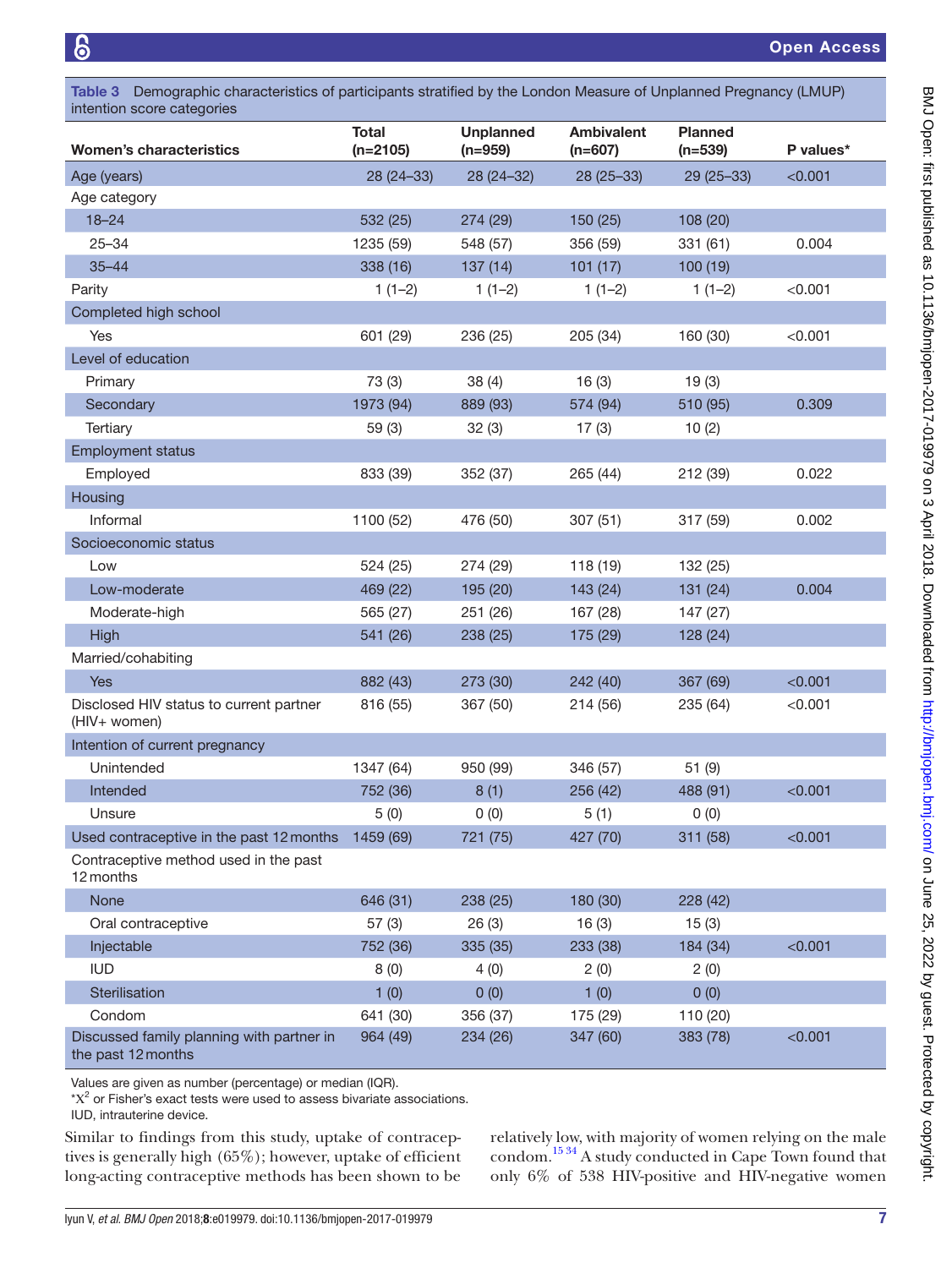<span id="page-7-0"></span>Table 4 Multivariable log-binomial regression model predicting unplanned pregnancy among HIV-positive and HIV-negative women

|                                             | Univariate analysis |              |          | <b>Multivariate analysis</b> |              |                          |  |
|---------------------------------------------|---------------------|--------------|----------|------------------------------|--------------|--------------------------|--|
| <b>Variables</b>                            | <b>OR</b>           | 95% CI       | P values | aOR                          | 95% CI       | P values                 |  |
| <b>HIV status and ART use</b>               |                     |              |          |                              |              |                          |  |
| HIV negative                                |                     |              |          |                              |              |                          |  |
| Newly diagnosed                             | 1.35                | 1.03 to 1.78 | 0.028    | 1.43                         | 1.05 to 1.94 | 0.020                    |  |
| Known HIV+-no ART                           | 1.43                | 1.08 to 1.92 | 0.013    | 1.57                         | 1.13 to 2.15 | 0.006                    |  |
| Known HIV+-on ART                           | 1.03                | 0.80 to 1.34 | 0.766    | 1.10                         | 0.82 to 1.47 | 0.513                    |  |
| Age category                                |                     |              |          |                              |              |                          |  |
| $35 - 44$                                   |                     |              |          |                              |              |                          |  |
| $25 - 34$                                   | 1.14                | 0.88 to 1.49 | 0.309    | 1.29                         | 0.95 to 1.75 | 0.099                    |  |
| $18 - 24$                                   | 1.64                | 1.20 to 2.26 | 0.002    | 1.83                         | 1.23 to 2.74 | 0.003                    |  |
| Parity                                      | 1.07                | 0.97 to 1.17 | 0.136    | 1.42                         | 1.25 to 1.60 | 0.000                    |  |
| Married/cohabiting                          |                     |              |          |                              |              |                          |  |
| No                                          |                     |              |          |                              |              |                          |  |
| Yes                                         | 0.23                | 0.19 to 0.29 | 0.000    | 0.19                         | 0.15 to 0.24 | 0.000                    |  |
| Used contraceptive in the past<br>12 months |                     |              |          |                              |              |                          |  |
| <b>No</b>                                   |                     |              |          |                              |              |                          |  |
| Yes                                         | 0.73                | 0.59 to 0.91 | 0.005    | 1.94                         | 1.55 to 2.43 | 0.000                    |  |
| Socioeconomic status                        |                     |              |          |                              |              |                          |  |
| Low                                         |                     |              |          |                              |              |                          |  |
| Low-middle                                  | 0.86                | 0.65 to 1.15 | 0.329    | 0.79                         | 0.58 to 1.08 | 0.151                    |  |
| Middle-high                                 | 0.95                | 0.73 to 1.26 | 0.755    | 0.74                         | 0.54 to 1.00 | 0.054                    |  |
| High                                        | 1.08                | 0.82 to 1.44 | 0.561    | 0.84                         | 0.61 to 1.16 | 0.301                    |  |
| Finished high school                        |                     |              |          |                              |              |                          |  |
| <b>No</b>                                   |                     |              |          |                              |              |                          |  |
| Yes                                         | 0.92                | 0.74 to 1.15 | 0.499    | $\overline{\phantom{0}}$     | —            | $\overline{\phantom{0}}$ |  |
| Employed                                    |                     |              |          |                              |              |                          |  |
| No                                          |                     |              |          |                              |              |                          |  |
| <b>Yes</b>                                  | 1.00                | 0.81 to 1.22 | 0.994    | $\equiv$                     | ÷,           | $\equiv$                 |  |
| Housing                                     |                     |              |          |                              |              |                          |  |
| Informal                                    |                     |              |          |                              |              |                          |  |
| Formal                                      | 1.42                | 1.17 to 1.73 | 0.000    | $\overline{\phantom{0}}$     | —            | $\overline{\phantom{0}}$ |  |
| Gravidity                                   | 1.06                | 0.97 to 1.16 | 0.201    |                              |              |                          |  |

aOR, adjusted OR; ART, antiretroviral therapy.

used long-acting and permanent contraceptive methods and this finding was mainly driven by poor knowledge of more efficient long-acting and permanent contraceptive methods. Choice of contraceptive method was primarily based on healthcare provider recommendations and convenience.[33](#page-9-13)

While this study focused on women, the involvement of male partners and education around family planning and prevention of unplanned pregnancy also requires attention. Our results illustrate that women who were married or living with their male partners, those who had discussed family planning with their

partners before conception and HIV-positive women who had disclosed their HIV status to their partners were less likely to have an unplanned pregnancy. Similar results from other studies have shown that male partners' attitudes towards contraception impact strongly on pregnancy planning and contraceptive use among both HIV-positive and HIV-negative women in other settings.<sup>[32](#page-9-14)</sup>

Finally, this study is one of the first to examine the validity of the LMUP in a low-income and middle-income country in Africa. The translated LMUP proved to be a reliable measure of pregnancy intention in this sample,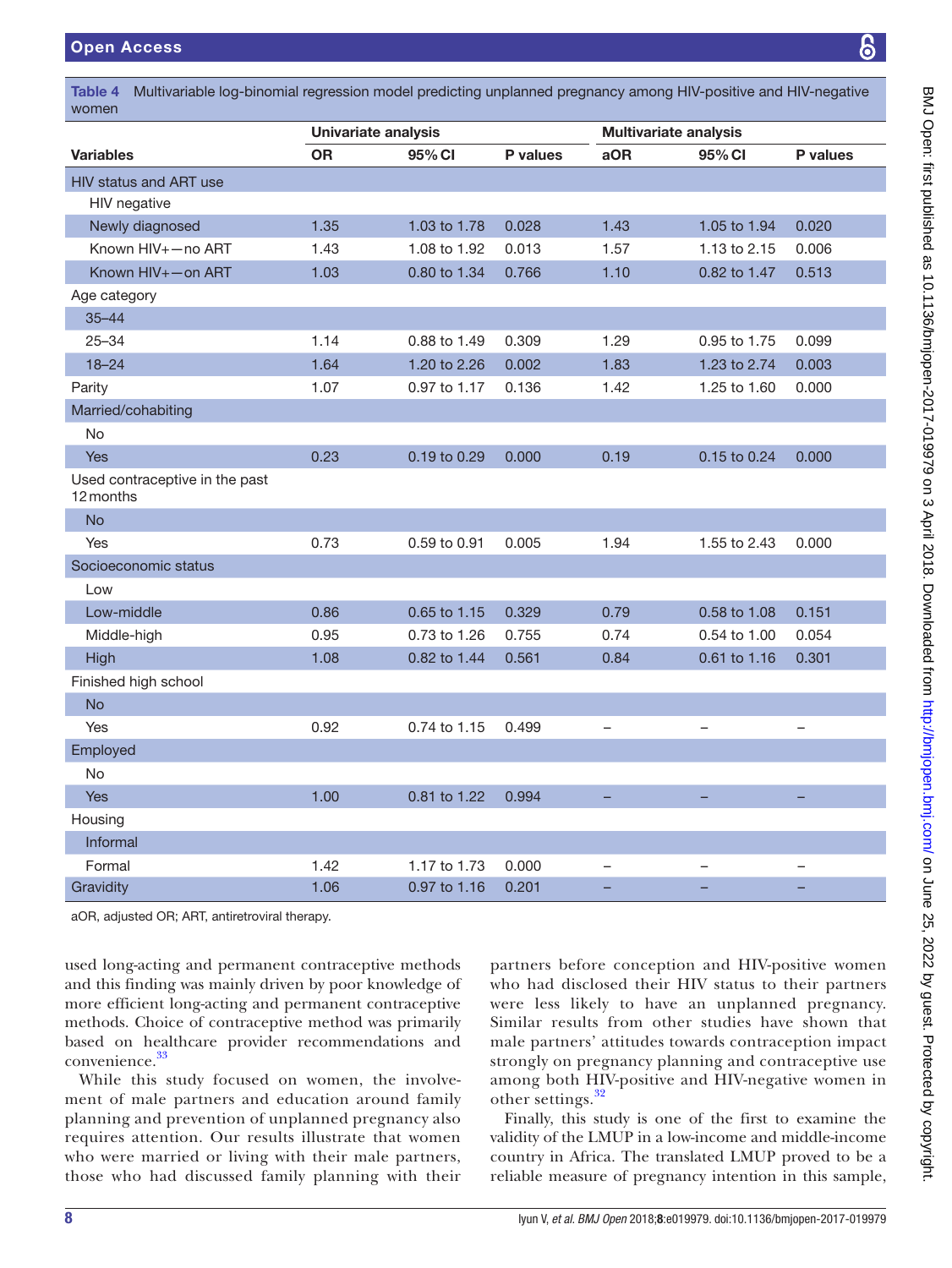similar to results obtained from another validation study conducted in Malawi.<sup>35</sup> The LMUP is therefore recommended for use in research across similar settings in South Africa.

This study has some limitations. The cross-sectional design means that causal associations could not be examined and the significance of some of the predictors identified needs to be further explored using longitudinal studies. This study was specific to a single urban setting in South Africa and although it may be representative of existing knowledge of contraceptive methods, uptake and method preference within similar settings across the country, $33 \times 34$  further research is needed in other countries. As women were asked to report on pregnancy intentions after pregnancy recognition and entering ANC, acceptance of the pregnancy during this time may have resulted in over-reporting of planned pregnancy. In contrast, women who terminated their pregnancy without presenting for ANC were not included in this study; therefore, the prevalence of unplanned pregnancy may have been underestimated. Finally, as contraceptive use was assessed only as any use of a contraceptive method in the 12 months prior to pregnancy recognition, our data are not robust to assess consistent contraceptive use during this time.

Despite some limitations, this study is notable and presents key differences between HIV-positive and HIV-negative women regarding pregnancy intentions and family planning practices. It is evident from our findings that HIV-positive women regardless of ART use require additional support to avoid unplanned pregnancy. While further research is required, young HIV-positive women and those with previous pregnancies may be particularly vulnerable. Moreover, our results suggest that HIV-negative women also require improved engagement in reproductive health services for HIV testing and prevention, as well as family planning services. There is an urgent need to empower all women in this context with appropriate and effective tools to prevent unplanned pregnancies. Focused and innovative interventions may be required to improve women's understanding of various options for effective family planning.

#### Author affiliations

<sup>1</sup> Division of Epidemiology and Biostatistics, School of Public Health and Family Medicine, University of Cape Town, Cape Town, South Africa

<sup>2</sup> Centre for Infectious Disease Epidemiology and Research, School of Public Health and Family Medicine, University of Cape Town, Cape Town, South Africa 3 Anova Health Institute, Johannesburg, South Africa

<sup>4</sup>ICAP at Columbia, Mailman School of Public Health, Columbia University, New York City, New York, USA

5 Department of Obstetrics and Gynaecology, University of Cape Town and New Somerset Hospital, Cape Town, South Africa

<sup>6</sup>College of Physicians and Surgeons, Columbia University, New York City, New York, USA

Acknowledgements The authors thank all members of the research team who made data collection for this analysis possible, as well as all the women who consented to participate in the studies from which these data were obtained.

Contributors EJA and LM conceptualised the study. TKP, SLR and AZ directed data collection. VI conducted the analysis, led data interpretation and drafted the manuscript, with critical inputs from KB, TKP, SLR, JAM, AZ, GP, EJA and LM. All authors read and approved the final manuscript to be published.

Funding This work was supported by the President's Emergency Plan for AIDS Relief through the National Institute of Child Health and Human Development (grant 1R01HD074558). Additional funding comes from the Elizabeth Glaser Pediatric AIDS Foundation, the South African Medical Research Council, the Fogarty Foundation (NIH Fogarty International Center grant 5R25TW009340), and the Office of AIDS Research.

Competing interests None declared.

Patient consent Detail has been removed from this case description/these case descriptions to ensure anonymity. The editors and reviewers have seen the detailed information available and are satisfied that the information backs up the case the authors are making.

Ethics approval Human Research Ethics Committee of the University of Cape Town, Faculty of Health Sciences, and the Columbia University Medical Centre Institutional Review Board.

Provenance and peer review Not commissioned; externally peer reviewed.

Data sharing statement No additional data are available.

Open Access This is an Open Access article distributed in accordance with the Creative Commons Attribution Non Commercial (CC BY-NC 4.0) license, which permits others to distribute, remix, adapt, build upon this work non-commercially, and license their derivative works on different terms, provided the original work is properly cited and the use is non-commercial. See: [http://creativecommons.org/](http://creativecommons.org/licenses/by-nc/4.0/) [licenses/by-nc/4.0/](http://creativecommons.org/licenses/by-nc/4.0/)

© Article author(s) (or their employer(s) unless otherwise stated in the text of the article) 2018. All rights reserved. No commercial use is permitted unless otherwise expressly granted.

## **REFERENCES**

- <span id="page-8-0"></span>1. UNAIDS. *Global AIDS update 2016*. Geneva: UNIADS, 2016.
- <span id="page-8-3"></span>2. UNAIDS. *UNAIDS data 2017*: UNAIDS, 2017.
- <span id="page-8-1"></span>3. Shisana O, Rehle T, Simbayi L, *et al*. *South African national HIV prevalence, incidence and behaviour survey*, 2012.
- <span id="page-8-2"></span>4. National Department of Health. *The national antenatal sentinel HIV prevalence survey, South Africa*, 2013.
- 5. Bhardwaj S, Barron P, Pillay Y, *et al*. Elimination of mother-to-child transmission of HIV in South Africa: rapid scale-up using quality improvement. *[S Afr Med J](http://dx.doi.org/10.7196/SAMJ.7605)* 2014;104:239–43.
- <span id="page-8-4"></span>6. Joyce T, Kaestner R, Korenman S. The stability of pregnancy intentions and pregnancy-related maternal behaviors. *[Matern Child](http://dx.doi.org/10.1023/A:1009571313297)  [Health J](http://dx.doi.org/10.1023/A:1009571313297)* 2000;4:171–8.
- <span id="page-8-5"></span>7. Mohllajee AP, Curtis KM, Morrow B, *et al*. Pregnancy intention and its relationship to birth and maternal outcomes. *[Obstet Gynecol](http://dx.doi.org/10.1097/01.AOG.0000255666.78427.c5)* 2007;109:678–86.
- <span id="page-8-8"></span>8. Gipson JD, Koenig MA, Hindin MJ. The effects of unintended pregnancy on infant, child, and parental health: a review of the literature. *[Stud Fam Plann](http://dx.doi.org/10.1111/j.1728-4465.2008.00148.x)* 2008;39:18–38.
- 9. Kost K, Landry DJ, Darroch JE. Predicting maternal behaviors during pregnancy: does intention status matter? *[Fam Plann Perspect](http://dx.doi.org/10.2307/2991664)* 1998;30:79–88.
- 10. Wado YD, Afework MF, Hindin MJ. Unintended pregnancies and the use of maternal health services in Southwestern Ethiopia. *[BMC Int](http://dx.doi.org/10.1186/1472-698X-13-36)  [Health Hum Rights](http://dx.doi.org/10.1186/1472-698X-13-36)* 2013;13:36.
- <span id="page-8-6"></span>11. World Health Organization. *PMTCT strategic vision 2010-2015: preventing mother-to-child transmission of HIV to reach the UNGASS and Millennium Development Goals*: World health Organization, 2010.
- 12. Reynolds HW, Janowitz B, Wilcher R, *et al*. Contraception to prevent HIV-positive births: current contribution and potential cost savings in PEPFAR countries. *[Sex Transm Infect](http://dx.doi.org/10.1136/sti.2008.030049)* 2008;84(Suppl 2):ii49–53.
- 13. Reynolds HW, Janowitz B, Homan R, *et al*. The value of contraception to prevent perinatal HIV transmission. *[Sex Transm Dis](http://dx.doi.org/10.1097/01.olq.0000194602.01058.e1)* 2006;33:350–6.
- <span id="page-8-7"></span>14. Credé S, Hoke T, Constant D, *et al*. Factors impacting knowledge and use of long acting and permanent contraceptive methods by postpartum HIV positive and negative women in Cape Town, South Africa: a cross-sectional study. *[BMC Public Health](http://dx.doi.org/10.1186/1471-2458-12-197)* 2012;12:197.
- <span id="page-8-9"></span>15. Kaida A, Laher F, Strathdee SA, *et al*. Contraceptive use and method preference among women in Soweto, South Africa: the influence of